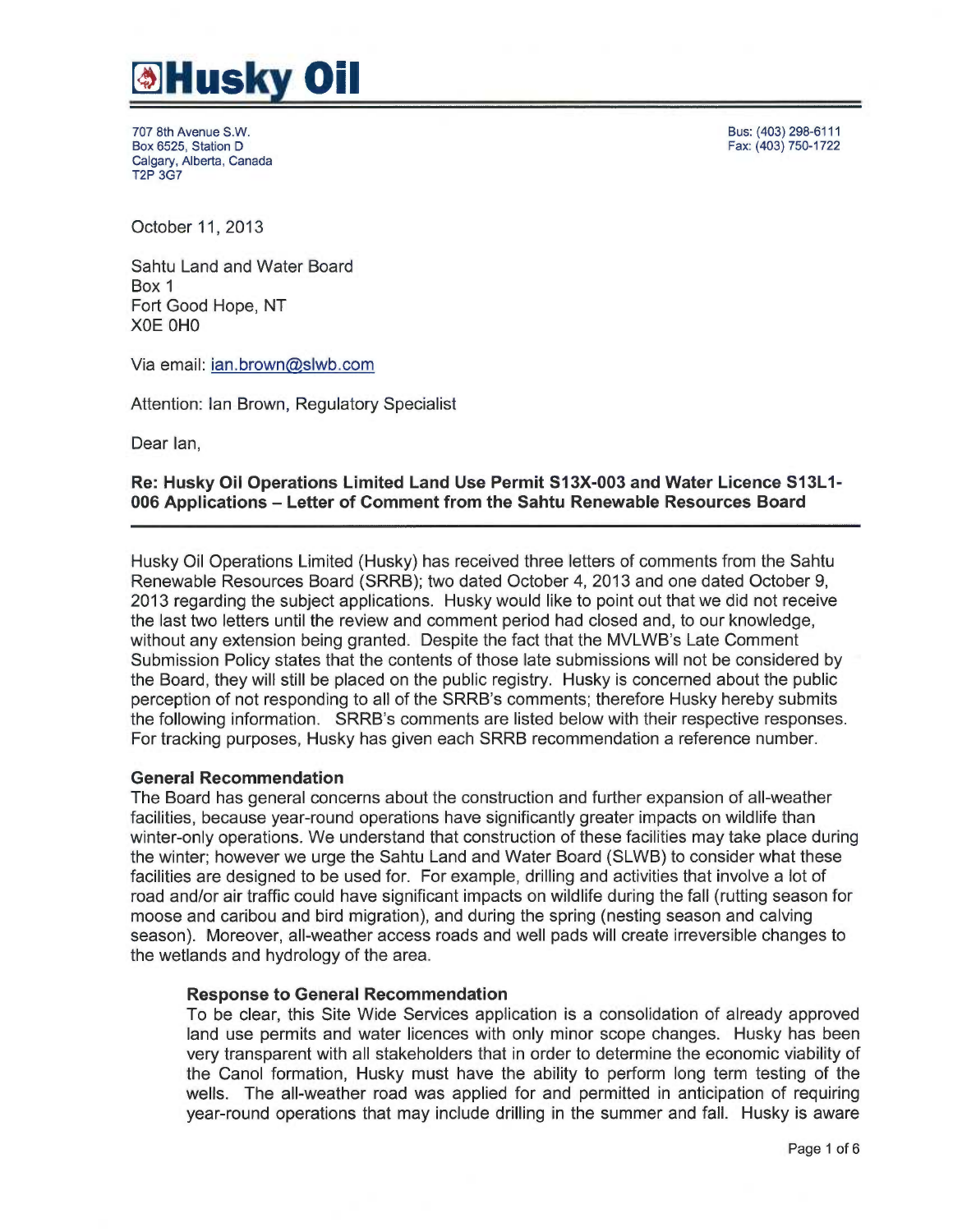of the fall rutting season and bird migration, and spring nesting season and calving season. Husky has committed to limited use of the all-season facilities between May 1 and June 20 of each year in order to avoid the important spring seasonal wildlife activities. During this identified period of time, road use will be restricted to small vehicle traffic.

Proposed future activities may occur in the fall during important boreal woodland caribou seasonal activities and movement through the area. As a means to mitigate potential future impacts, Husky is conducting a baseline wildlife assessment that includes modelling caribou habitat suitability across the exploration licences. The goal is to identify caribou habitat and develop an adaptive set of mitigation measures that will reduce impacts to caribou and important caribou habitats.

### Recommendation 1

Harvesters attempting to hunt near the Husky lease this past fall found that the helicopter traffic scared away the animals and interfered with harvesters' experience of being out on the land. The Board asks Husky to consult with ?ehdzo Got'ıne (Renewable Resource Councils, or RRCs) and local harvesters before the fall hunt, and reroute helicopter traffic over those identified hunting areas. We suggest Husky should follow the Sahtú Land Use Plan recommendation for horizontal setbacks of 2000 metres and minimum altitude of 300 metres for ungulates.

#### Response 1

To our knowledge, no harvester has approached Husky with a complaint that helicopter traffic has interfered with their hunting this past fall. Husky is also not aware of any fall hunting activities in our project area.

Husky agrees to hold discussions with the RRCs regarding the fall hunt over those identified hunting areas and will take appropriate measures to respect harvesters' activities during that time.

Husky is unable to find the reference that the SRRB is referring to in the approved, April 29, 2013 version of the Sahtu Land Use Plan (SLUP). "Table 4. Wildlife Setbacks, Minimum Altitude and Sensitive Periods" found in the SCUP speaks to setbacks of habitat types. Husky is committed to abiding by the conditions of the Sahtu Land and Water Board (SLWB) LUP. The existing LUPs that Husky is consolidating [(S12F-007, condition H.20) and S11T-002, condition 26 (1) (H)] states that we must maintain a vertical distance of 300m and horizontal setback of 500m from sensitive species. Husky also, where safe to do so, follows the Government of the Northwest Territories recommendations found in the, "Flying Low? Think again..." brochure.

In the event Husky has missed the reference to ungulate setbacks in the SLUP, please provide further information including section and page number. Husky's understanding is that the setbacks in the SLUP generally refer to known sites such dens, nesting areas, and lambing areas rather than an individual animal, which would be difficult to see from 2000m away.

It should also be noted that all-weather facilities, such as the all-weather road, will allow Husky to conduct more program-wide transportation and movement of materials via ground rather than by helicopter. Minimum fly-over distances will continue to be implemented wherever possible in order to minimize aircraft-induced mortality. Husky has always been committed to maintaining the required setbacks for over-flights as prescribed in the Land Use Permits however; Husky feels that it is unrealistic to impose a 2000 metre horizontal setback in all situations. Adhering to the SRRB's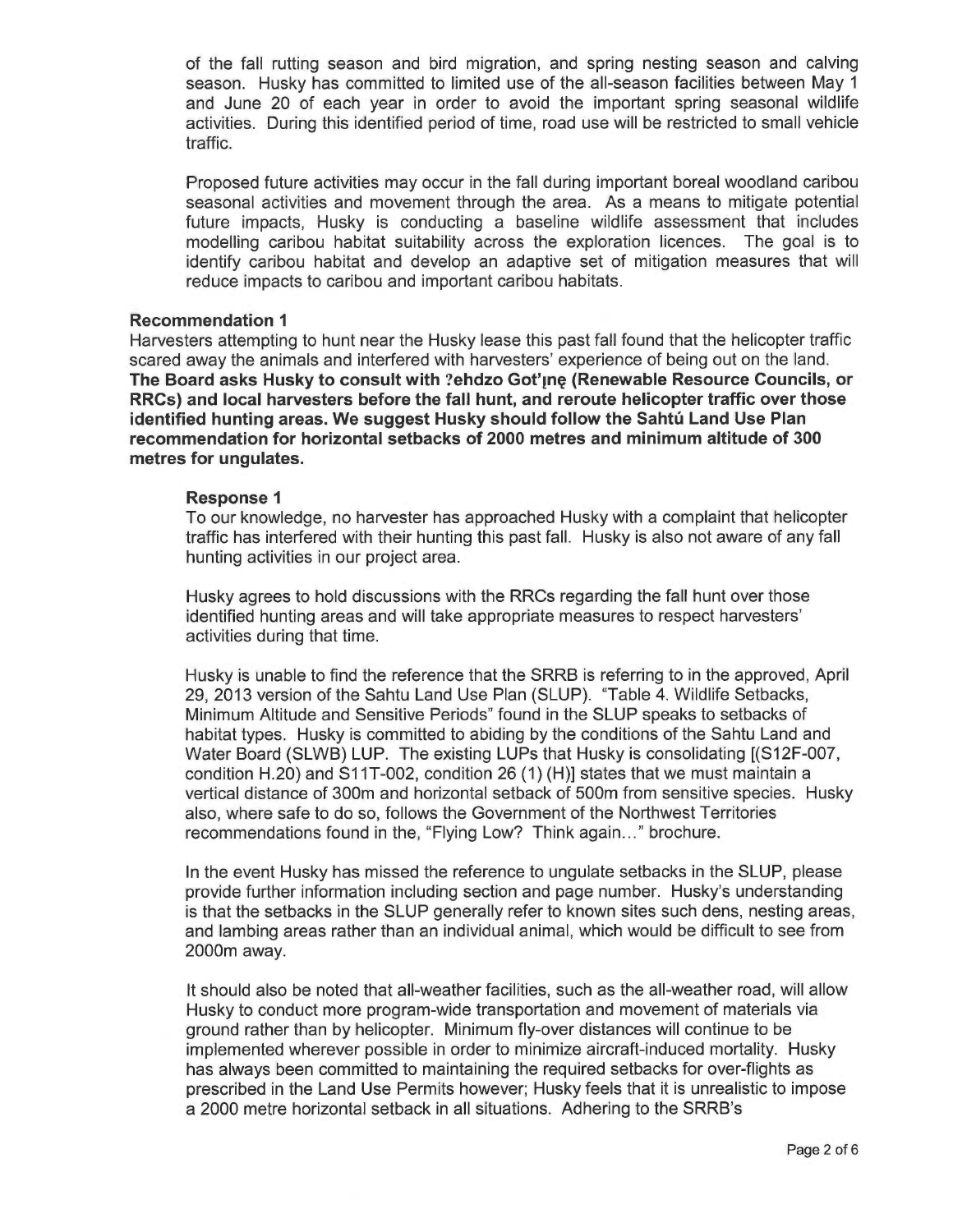recommendation would prevent Husky from being able to land on our airstrip or helicopter landing sites in certain situations such as during an emergency response.

# Recommendation 2

The proposed activities will be adding to the permanent footprint within the lease area and the region. Cumulative impacts are still a major concern to the Board. The Board feels thresholds for levels of impact on wildlife must be established as soon as possible. We would like to re-emphasize the importance of a regional cumulative effects assessment and management plan.

# Response 2

Again, Husky would like to remind the SRRB that this Site Wide Services application is <sup>a</sup> consolidation of already approved land use permits and water licences with only minor scope changes.

As stated in Husky's response letter dated December 3, 2012 to previous SRRB comments with regards to a cumulative effects assessment (filed on the SLWB public registry under LUP S12F-007 as "S12F-007 – Response from Husky to SRRB –Dec 3 12.pdf°), Husky agrees that a regional cumulative effects assessment is warranted prior to any proposed oil and gas development for the area. In Husky's opinion, conducting a regional cumulative effects assessment is premature at this time. All of the licensees are in early stages of exploration of their respective properties and there is <sup>a</sup> lack of historical baseline data with which to do an assessment. <sup>A</sup>primary objective of the exploration phase is to gather the information necessary to properly evaluate the hydrocarbon potential of a property and long term development plans. It should also be noted that during the exploration phase it is very difficult to predict the long term plans of other operators in adjacent exploration licences.

Although Husky believes a regional cumulative effects assessment and management plan is premature during the exploration phase, Husky is committed to collecting environmental baseline data for wildlife, habitat, surface water and ground water. Husky is willing to share the baseline data with other operators and the public, and is willing to cooperate with the SRRB and government agencies in compiling a regional environmental database.

### Recommendation 3

While the SLWB has included conditions related to reclamation within Husky's land use permit for the all-weather road—requiring Husky to facilitate natural revegetation and reshape the landscape to a pre-construction profile—it is important to understand that once a wetland area is changed into an upland area, the area will never host the same kind of vegetation or habitat as before. The Board asks the SLWB to require the development and approval of a detailed reclamation plan before Husky is allowed to proceed with the proposed operations. Community consultation with regard to the reclamation plan should continue throughout the life of operations, and amendments can be made as necessary; however, it is important to have <sup>a</sup> detailed initial reclamation plan to guide operations from the outset.

The Board once again urges the Sahtu Land and Water Board to work towards the development of minimum NWT standards for reclamation of oil and gas related projects as a matter of urgency.

# Response 3

Although this comment is directed to the SLWB, Husky provides the following response:

Husky does not plan to disturb wetlands; it is unclear in the SRRB comment which wetlands they feel will be affected.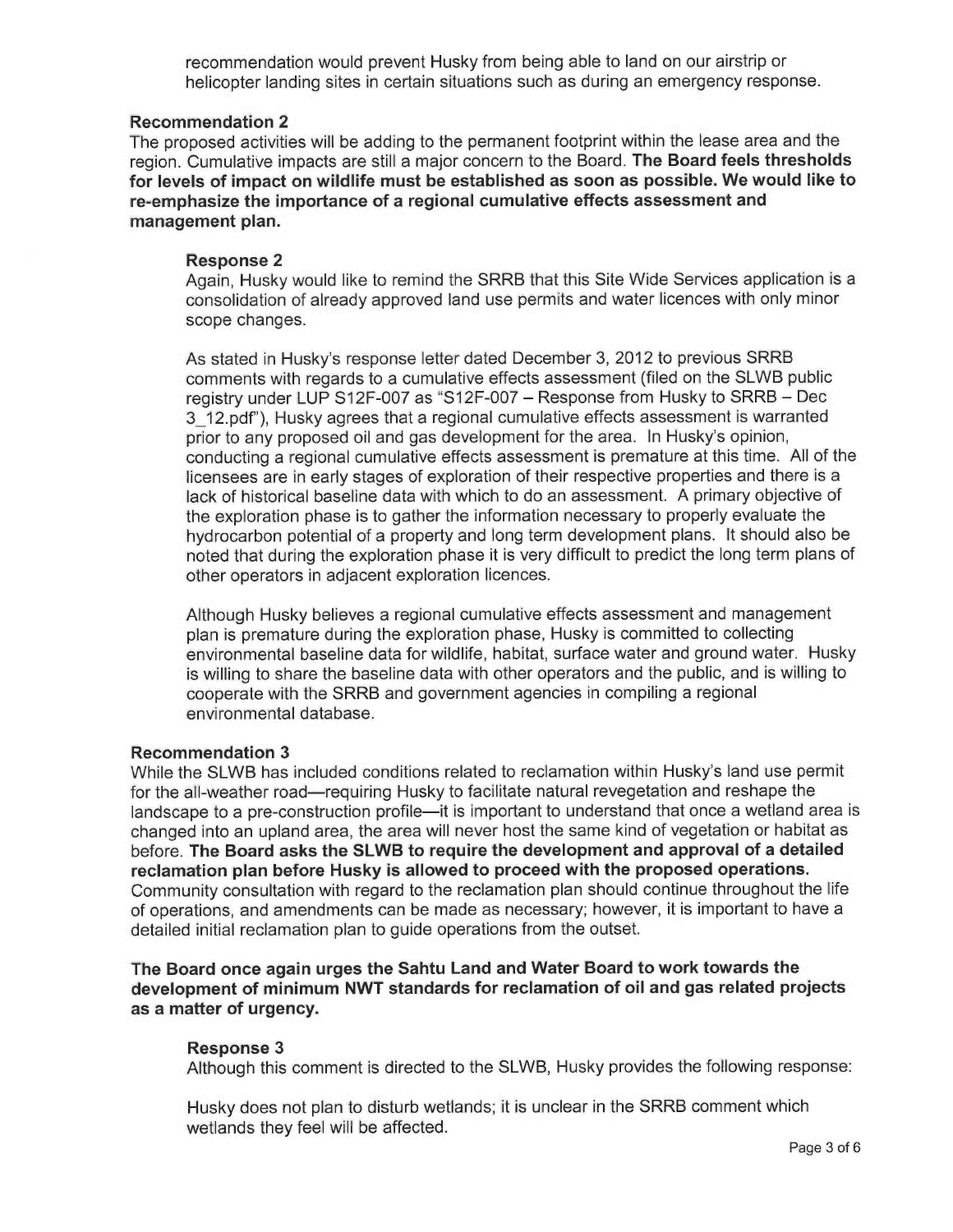Husky has submitted a Closure and Reclamation Plan in Section 4.14 of the Environmental Protection Plan submitted with the applications. The Closure and Reclamation Plan recognizes that stakeholder needs and input regarding the fate of the development must be reviewed periodically throughout the life of the disturbance. Husky is committed to incorporating input from local stakeholders into the closure and reclamation planning process, for example, presently some community members are in favour of keeping the all-weather road. Husky's Engagement Plan will be updated, as per the SLWB Engagement Guidelines for Applicants and Holders of Water Licences and Land Use Permits, to include reclamation planning as a trigger for engagement with stakeholders. Husky is of the opinion that the submitted Closure and Reclamation Plan is sufficiently scoped for the level of exploration activity. However, it is important to note that Husky is taking a phased approach to reclamation and, as clearings are no longer required, they are being reclaimed. A recent example of this is Quarry B where the site is actively being reclaimed. In keeping with our original Quarry Management Plan, the site is being progressively landscaped to control drainage. Surface drainage is controlled by ditching, proper landscaping, and erosion control features and structures, such as silt fencing, where required. Current activities include landscaping, contouring, and topsoil replacement. Natural re-vegetation will be considered upon consultation with AANDC.

### Recommendation 4

Appropriate baseline studies are critical before more permanent infrastructure is constructed/expanded and before further year-round wildlife disturbance occurs. The Board urges the Sahtu Land and Water Board to create appropriate standard requirements as soon as possible for project-related monitoring of surface water, groundwater, and wildlife.

#### Response 4

Although this comment is directed to the SLWB, Husky provides the following response:

This comment is unclear as to what the SRRB finds lacking with regards to the baseline assessments Husky has completed or is in the process of completing. Husky acknowledges that some of the studies were unable to be completed on the timeframe as originally intended in 2012 due to logistical and timing issues, including delays in governmental field permit approvals however steps were taken to initiate those assessments in 2013. Husky remains committed to obtaining baseline data as described in the Environmental Protection Plan submitted with the applications, in the following sections:

- 8.3.3.1 Geophysical Permafrost Assessment
- 8.3.2.1 Soils
- 8.3.4.4 Vegetation
- 8.3.5.5 Wildlife
- 8.4.1.2 Surface Water Quality
- 8.4.2.1 Groundwater Quality
- 8.4.3.4 Fish Population

Husky has made the decision not to conduct drilling operations this winter season. This will allow Husky more time to analyze the data obtained from the baseline studies and complete the biophysical baseline reports for 2013.

Husky is not aware of the SLWB's plans to develop standard requirements for baseline studies. In the absence of guidelines, Husky has self-initiated a broad base of baseline data collection and has actively collaborated with regulators, Aboriginal organizations,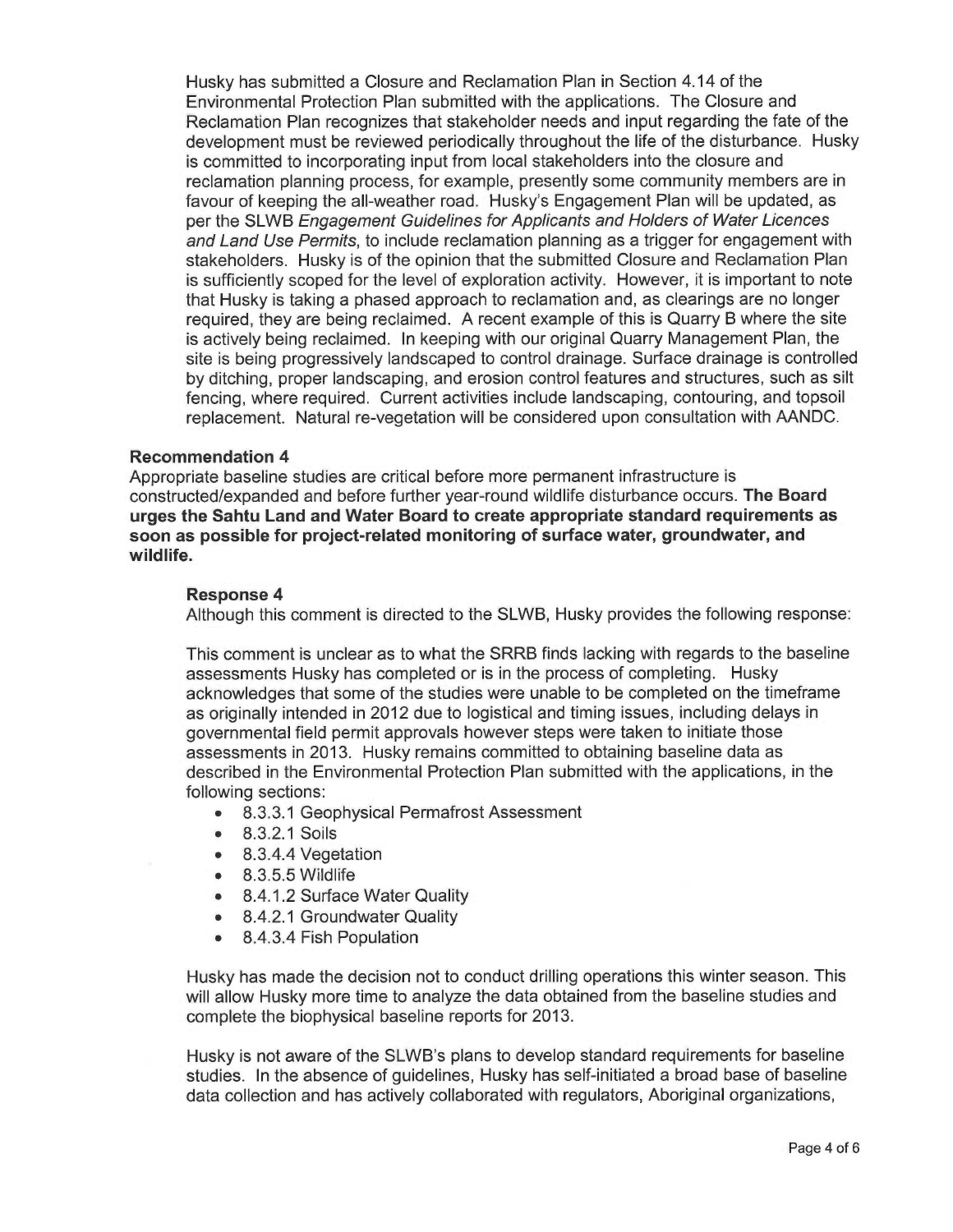and other industry representatives with regards to environmental baseline data collection principles.

# Recommendation 5

With regard to the conversion of groundwater monitoring well MW-09 to a water source, the Board would like further assurance that the removal of groundwater will not impact (in the shortterm or long-term) groundwater or surface water levels in the area. While the Board appreciates the initial groundwater testing completed by Husky, as outlined in the Groundwater Investigation Report, more information is required as to whether the extraction will impact surface water bodies. We urge Husky to provide the following information:

- across-section showing the location of the wells, geometry of the aquifer, and its relationship to nearby water bodies; and
- how pumping is expected to affect the water table of the aquifer and any connected water bodies.

It may be valuable to perform pump tests on MW-09A using the second existing groundwater well (MV-09B) as a monitoring well to determine how drawdown in MV-09A affects groundwater levels a short distance away.

In addition, groundwater levels should be monitored closely for the duration of Husky's operations to verify whether Husky's predictions about recharge rates and impacts on surface water bodies are correct.

### Response 5

The hydraulically connected sandstone aquifers in which MW-09A and MW-09B are completed, are overlain by low permeability shale units and 55 m of permafrost. Each well is screened more than 80 metres below ground (mbg) and have static water levels of approximately 12 mbg. This is strong evidence that the aquifer is hydraulically isolated from surface water bodies and therefore no impact to surface water is anticipated.

MW-09A and MW-09B are separate boreholes that were installed prior to downhole stimulation of nearby N-9, so as to obtain baseline values of groundwater quality and quantity. Downhole instruments have been installed that record water levels several times a day. If licensed for use, only one well would be used for supply at a time, while the other will act as a monitor well. Any changes to groundwater quality or quantity would be readily detected through daily use and monitoring of pumped volumes and water levels, in addition to the annual sampling.

Husky did perform a 72-hour pumping test on MW-09B while monitoring MW-09A. This was done to be in alignment with Alberta regulations, in the absence of NWT regulations for water well testing. As presented in the supporting documentation for the water licence application, the water wells MW-09A and MW-09B have theoretical estimated safe yields  $(Q_{20})$  of 941 and 1,220m<sup>3</sup>/day respectively. Husky has provided an additional measure of caution by proposing to restrict daily pumping volumes to a maximum rate of 600m3/day which is 64% and 50% of the respective estimated 20-year safe yields for MW-09A and MW-09B.

During water well operations, the volume pumped and water levels will be monitored daily. The wells will continue to be included in the annual groundwater monitoring program and a summary report will be provided to the SLWB that will include water levels and pumped volumes.